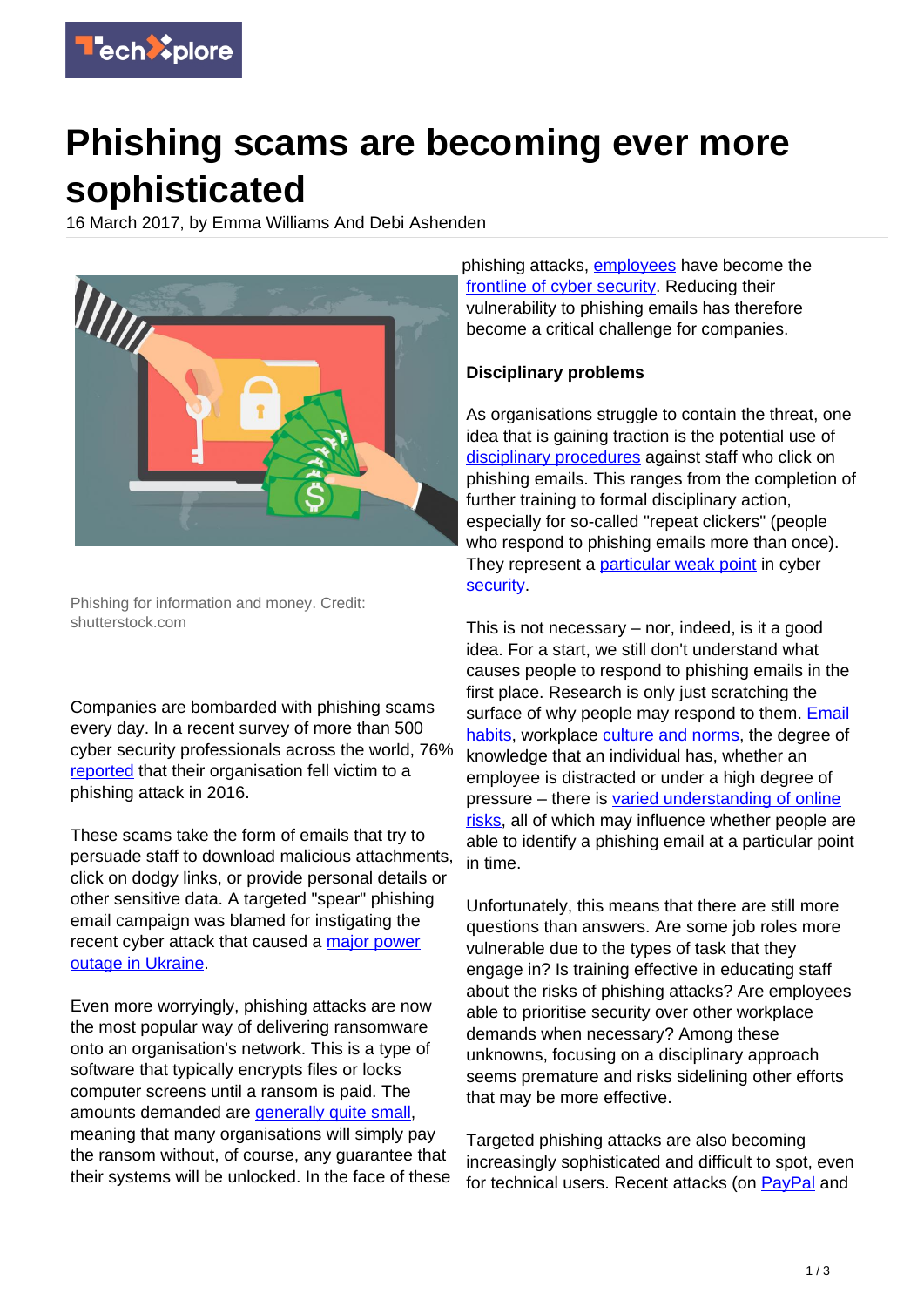

[Google,](http://thehackernews.com/2017/01/gmail-phishing-page.html) for example) demonstrate this.

It is now incredibly easy to craft a fraudulent email that looks very similar, if not almost identical, to a legitimate one. Spoofed email addresses, the incorporation of accurate logos, correct layouts and Research is [clear](http://ieeexplore.ieee.org/abstract/document/7478475/) that [cyber security](https://techxplore.com/tags/cyber+security/) depends on email signatures, can all make it difficult to distinguish a phishing email from a genuine one.

## **Keep calm and carry on**

Phishers are also very good at **[creating scenarios](http://onlinelibrary.wiley.com/doi/10.1002/asi.20779/abstract)** that maximise the likelihood that people will respond. They instil a sense of panic and urgency by things like mimicking authority figures within an organisation to **[create a sense of crisis](https://www.bloomberg.com/news/articles/2015-07-07/friday-afternoon-scam-cost-hedge-fund-1-2-million-and-cfo-s-job)**. Or they focus on the potential negative impact [of failing to](http://cacm.acm.org/magazines/2011/3/105315-understanding-scam-victims-seven-principles-for-systems-security/abstract) [respond](http://cacm.acm.org/magazines/2011/3/105315-understanding-scam-victims-seven-principles-for-systems-security/abstract). When we acknowledge the increased sophistication shown in the phisher's arsenal, it becomes more difficult to justify penalising employees for falling victim to their trickery.

Simulated phishing attacks are often used as a way of increasing awareness among employees. While there have been suggestions of improved click rates **following such programmes**, a comprehensive evaluation of the range of potential impacts on employees is lacking. And [some research](https://www.gov.uk/government/uploads/system/uploads/attachment_data/file/309652/14-835-cyber-security-behavioural-insights.pdf) points out the potential that employees merely give up trying to deal with the threat as it seems like a losing battle.

A culture of blame and victimisation may also make employees less willing to admit to their mistakes. Either of these outcomes is likely to damage the relationship between an organisation's [security](https://techxplore.com/tags/security+personnel/) [personnel](https://techxplore.com/tags/security+personnel/) and its other employees. In turn this will have a [negative impact](https://techxplore.com/tags/negative+impact/) on the organisation's security culture. It suggests a return to an authoritarian role for security, which [research](http://dl.acm.org/citation.cfm?id=2622862) [shows](http://dl.acm.org/citation.cfm?id=2622862) is a step backwards if we are to fully engage employees in security initiatives.

Mitigating an organisation's exposure to phishing attacks represents a complex and evolving challenge. The recent #AskOutLoud [campaign by](https://www.staysmartonline.gov.au/sid-2017) [the Australian government](https://www.staysmartonline.gov.au/sid-2017) to encourage people to ask for a second opinion when they receive a suspicious email provides a good example of how this challenge can begin to be addressed. It

encourages conversation and shared experiences. Using this approach can ensure employees feel empowered and encouraged to report suspicions, a vital element in maintaining cyber security.

open dialogue, participation from employees when it comes to developing solutions and trust between an organisation's security personnel and other staff. As the old cliché goes: you're only as strong as your weakest link. It's therefore imperative that all employees are supported in order to be an effective front line in their organisation's defence.

This article was originally published on [The](http://theconversation.com) [Conversation](http://theconversation.com). Read the [original article.](http://theconversation.com/phishing-scams-are-becoming-ever-more-sophisticated-and-firms-are-struggling-to-keep-up-73934)

Provided by The Conversation